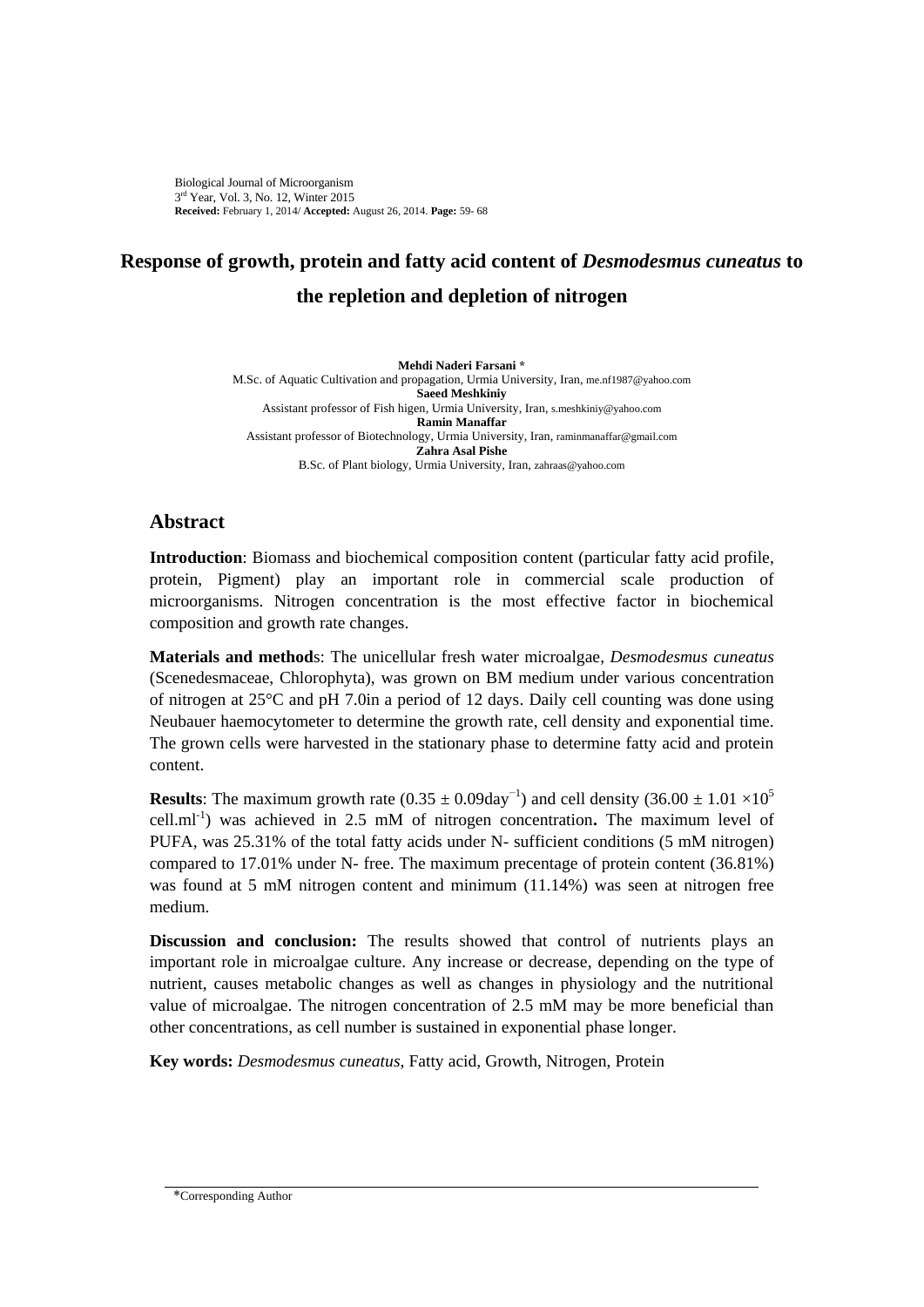#### **Introduction**

Microalgae are classified under a varied group of photoautotrophic organisms which play important role as primary producers for feeding of zooplanktons and other animals in the food chain of aquatic systems. The ability of microalgae in production of bioactive compounds such as pigments, vitamins, proteins and fatty acids make them a good source to use them as bio energy and pharmaceutical resources in aquaculture systems (1, 2, 3 and 4). The growth and biochemical composition of microalgae is affected by culture conditions (5, 6 and 7). Microalgal cells have shown different mechanisms (such as enzyme reaction, cell permeability, and cell composition) to survive and optimize their growth in response to strong variations in physicochemical conditions (7 and 8). As a nutrient, nitrogen is required in high concentration and is counted as one of the most important chemical nutrients that require microalgae growth. After carbon, nitrogen plays the second important role in production of biochemical compounds such as amino acids, nucleic acids and other nitrogen- enriched molecules in the grown microalga biomass. In recent years, the importance of nitrogen in microalgae biomass has been studied by many researchers (9, 10 and 11). In normal condition, the chlorophyll accumulation and cell division is. In contrast, depletion of nitrogen resources result in the changes in some biosynthesis pathway of microalgae such as a decline in nitrogenous photosynthetic pigments, reduction in photosynthetic efficiency, cell division prevention, lower growth rate, and a reduction in cell size (12 and 13). Further, nitrogen limitation leads to accumulation of carbon compounds such as polysaccharides, fats and reduction of carbohydrate production. Moreover, differences in fatty acid profile occurring response to various nitrogen concentrations (14 and 15). The nitrogen limitation also resulted in the higher saturation in lipid profiles (increase in C18:1, and decrease in C18:2 and C18:3) and fatty acid reduction (13 and 16). Numerous studies have shown different concentrations of nutrients that have a wide effect on the biochemical composition, growth and morphology of fresh water algae (12 and 17). Nitrogen starvation and limitation, on the other hand, cause very different nitrogen stresses which may lead to various physiological responses.

The green algae *D. cuneatus* is a chlorococcal coenobial (Scenedesmaceae, chlorococcales, chlorophyta) which is widely distributed in freshwaters with moderate temperature. The green algae are highly polymorphic (18). Accordingly in this study, the influence of different nitrogen concentrations on fatty acid profile, total protein, growth rate and chlorophyll content of *Desmodesmus cuneatus* was investigated.

#### **Materials and methods**

*Desmodesmus cuneatus* was obtained from algae bank Artemia and aquatic research institute, Urmia, Iran. Experiments were performed on culture of 450 ml, grown in 500 ml glass flasks. All the glassware and media were sterilized prior to inoculation. Culture was grown in BM medium (Table 1) (19). Stock culture of *D. cuneatus* was performed at 25°C under continuous fluorescent illumination (100 μmol photons m<sup>-2</sup> s<sup>-1</sup>) and pH 7.5.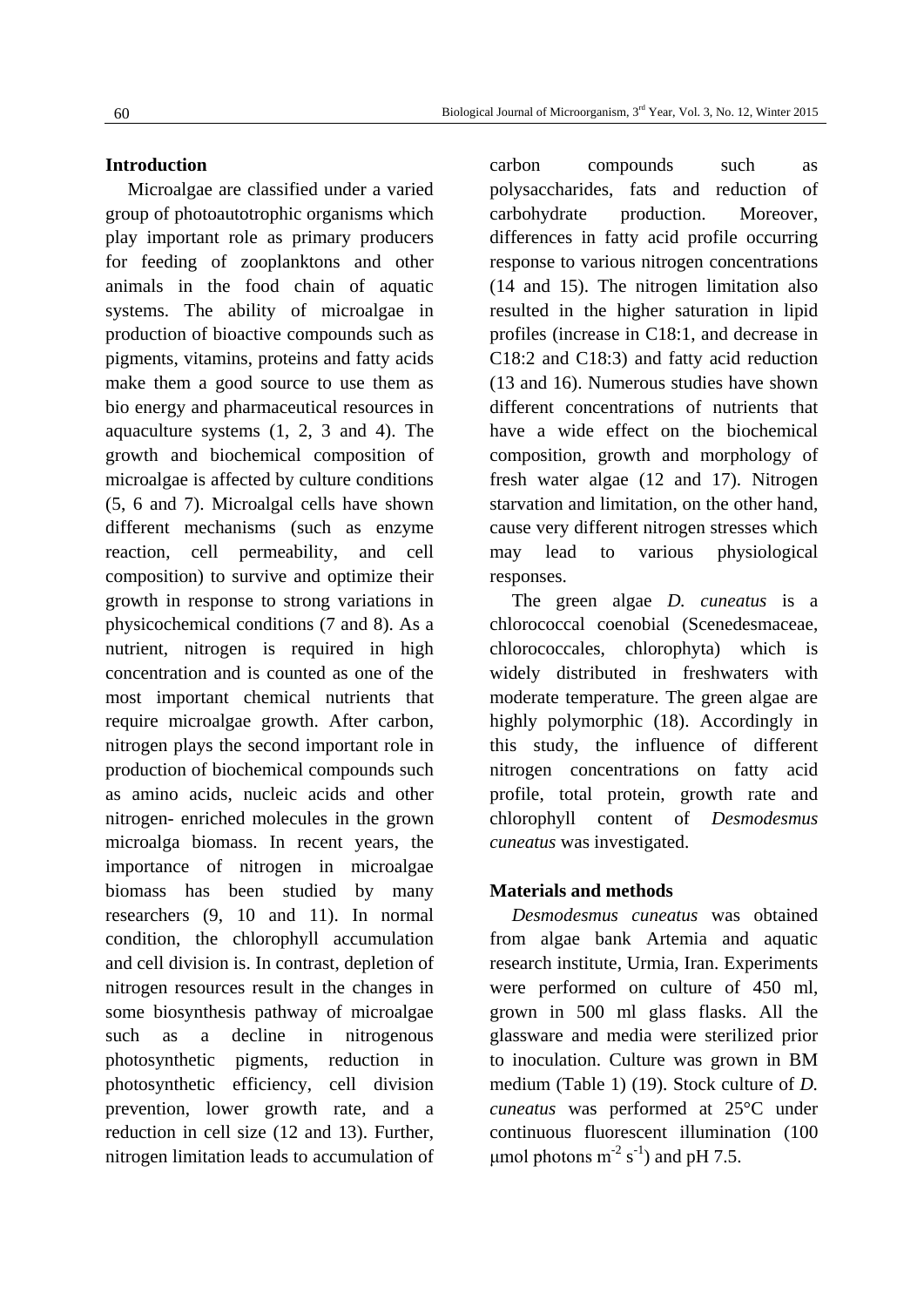| v<br>٠<br>۰        |  |
|--------------------|--|
| ٠<br>I<br>M.<br>۰, |  |

| Constituents                               | $(mg.l^{-1})$ |  |  |
|--------------------------------------------|---------------|--|--|
| KNO <sub>3</sub>                           | 100           |  |  |
| MgSO <sub>4</sub> .7H <sub>2</sub> O       | 40            |  |  |
| Cl <sub>2</sub> Co.6H <sub>2</sub> O       | 0.110         |  |  |
| MnCl <sub>2</sub> .4H <sub>2</sub> O       | 0.108         |  |  |
| $Na2MoO4$ .2H <sub>2</sub> O               | 0.0075        |  |  |
| ZnSO <sub>4</sub> .7H <sub>2</sub> O       | 0.066         |  |  |
| FeCl <sub>3</sub> .6H <sub>2</sub> O       | 5.88          |  |  |
| Ca $(NO_3)$ , $4H_2O$                      | 150           |  |  |
| $\beta$ - Na <sub>2</sub> glycerophosphate | 50            |  |  |
| EDTA-Na2                                   | 2.27          |  |  |
| Biotin                                     | 0.1           |  |  |
| Thiamine-HCL                               | 0.01          |  |  |
| Trisaminomethane                           | 0.5           |  |  |
|                                            |               |  |  |

| Table 1- The content of BM medium |  |
|-----------------------------------|--|
|-----------------------------------|--|

#### **Stress conditions**

Initial density for *D.cuneatus* was set on  $3.2 \times 10^5$  algal cells. Cultures of cells were washed in double- distilled water (DDW) and resuspended in the medium with different concentrations of nitrogen  $(KNO<sub>3</sub>)$ (5 mM, 2.5 mM, 1.25 mM, 0.62 mM and nitrogen free medium).

In order to assess the cell densities during culture period, cells were daily counted using a haemocytometer. Growth rates and doubling time (DT) were calculated on cell basis which were calculated based on following equation Guillard and Omori.

 $\mu$ g (day<sup>-1</sup>) = (*Ln* (*n*<sub>2</sub>/*n*<sub>*1*</sub>) /*t*<sub>2</sub>-*t*<sub>*1*</sub>); (20) DT =  $\log_{e}^{2}/\mu$  (21)

Where  $\mu$  is the specific growth rate, N<sub>2</sub> and  $N_1$  are biomass concentrations at the start (t<sub>1</sub>) of exponential phase (cell.ml<sup>-1</sup>) and at the end of experiment  $(t<sub>2</sub>)$ respectively.

In order to determine chlorophyll a and b, 5ml acetone was added to each tube containing 5ml of culture and then filtered (using GF/C filters). Each sample was maintained in the dark at 4°C for 24 h, then cells were broken using an ultrasound (on ice) up to 90s and subsequently centrifuged at 12, 000×g for 5 min. Chlorophyll a and b was determined using the equation based on the method of Ritich (22).

Total protein was extracted according to Meijer and Wijffels' method (23). First 500 ml of the algal sample was centrifuged at 4°C at 500 g for 10 min, washed and centrifuged again and then freeze–dried. For protein analysis, 20 mg aliquots of the freeze–dried biomass were suspended for 20 min in 10 ml of lysis buffer in a Falcon tube and then resuspended in 10 ml phosphate buffer with 1% (w/v) SDS (sodium dodecyl sulfate) to facilitate the extraction of proteins. Total protein was determined by means of the method of Bradford, using bovine serum albumin standards (24). Quantitive measurement of fatty acids was performed using GAS chromatography (Agilent 6890 Gas Chromatography device) according to the method of Cohen*et al.* (25). Accordingly, Biomass was transmethylated with 2%  $H_2SO_4$  in the dry methanol/toluene mixture (90:10, v/v) at 80°C for 1.5 h and heptadecanoic acid was added as an internal standard. FA methyl esters were determined by co- chromatography with authentic standards (Sigma) and by comparison of their equivalent chain length (26).

The SDS- PAGE (sodium dodecyl sulfate polyacrylamide gel electrophoresis) method was used for total protein analyses of Algae samples (27).

Two hundred milligrams of each sample were prepared for SDS- PAGE in liquid nitrogen and pulverized in 1.5 ml microtube by appropriate tips. Fifty milligrams of the resulting powder were transferred into 500 μl of protein extraction buffer (buffer K). The extraction buffer for SDS- PAGE contained:  $5 \text{ mM } MgCl<sub>2</sub>$ ,  $5 \text{ m}$ mM nitrogen H<sub>2</sub>PO4, 40mM Hepes, 70mM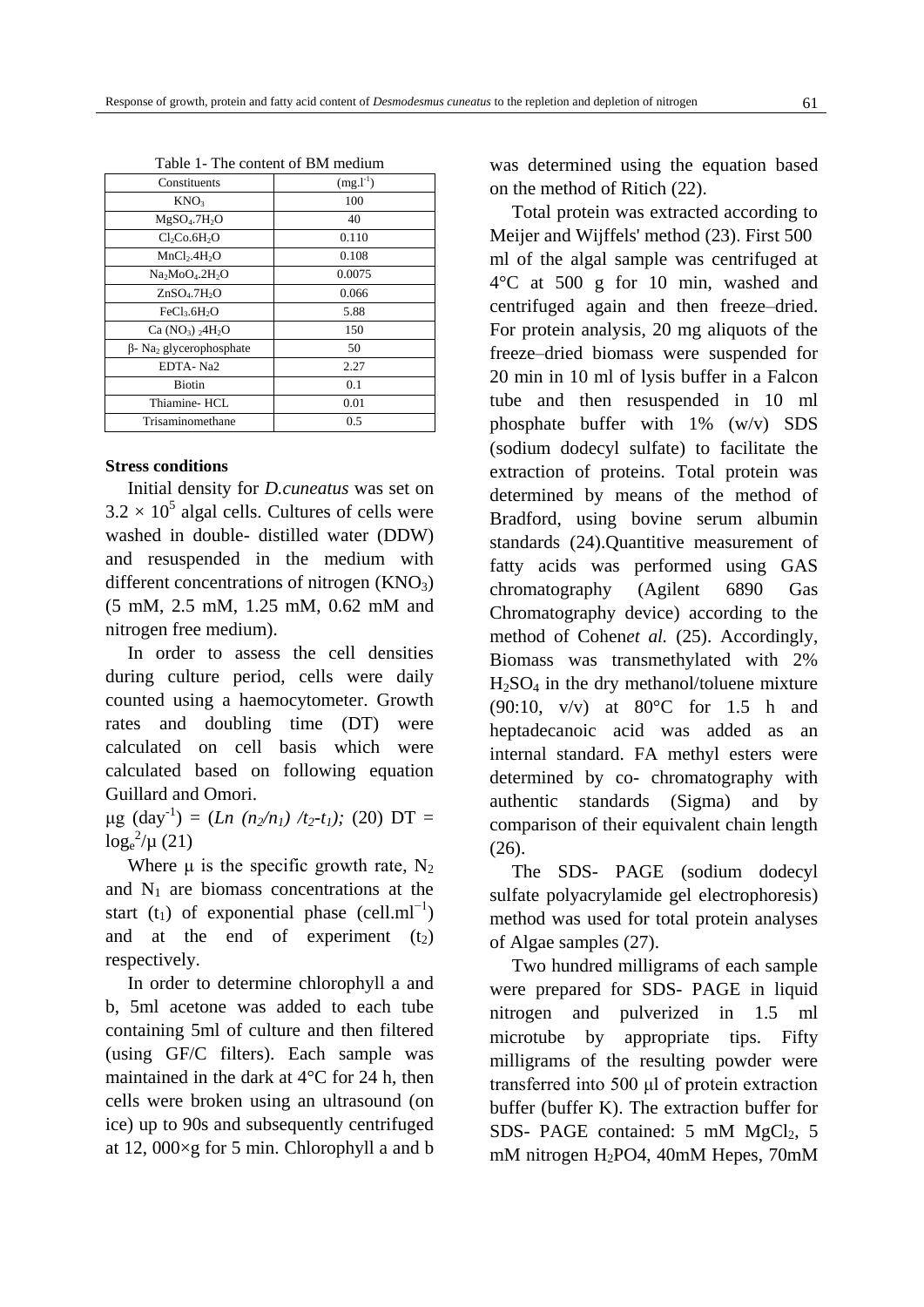Potassium gluconate, and 150mM Sorbitol, and pH was set at 6.5 containing a protease inhibitor cocktail (Invitogene™ Mini from Roche Diagnostics GmbH) (28). Protein concentration was determined by the Bio photometer apparatus (Eppendorf). Samples were heated for 5 min at 95° C and subsequently cooled to room temperature in tap water. After low speed centrifugation (1600 g, 5 min) to remove insoluble fragments, supernatants were electrophoresed. Proteins were separated by 12.5% SDS- PAGE (27). Each lane was loaded with 15 *μ*g total proteins run at 200 V for 45 min. Protein bands were stained with 0.125% Coomassie Brilliant Blue R-250 in 40% methanol, 10% acetic acid for 1 h at a 50°C water bath with gentle agitation. Destaining was performed in 5% methanol, 7.5% acetic acid for 2 h at 50°C with gentle agitation.

The obtained growth rate data were analyzed by one- way ANOVA. Tukey's test was performed to identify differences among the means, and differences were considered statistically significant at *Pvalue*<0.05. SPSS version 18 (IBM Company) was used for statistical analyses.

#### **Results**

The effect of five level of nitrogen concentrations on the growth of *D. cuneatus* was investigated for 12 days. The effect of nitrogen concentration was monitored by counting the cells number of *D. cuneatus* (Fig. 1). Based on Fig. 1, during stress, lowest growth rate  $(0.23 \pm 1)$ 0.06  $\mu$ gday<sup>-1</sup>) was observed in the nitrogen free treatment group. On the other hand, maximum specific growth rates  $(0.35 \pm$ 0.09  $\mu$ gday<sup>-1</sup>) and (0.33 ± 0.09 day<sup>-1</sup>), were observed in groups treated with 2.5 mM nitrogen and 5 mM nitrogen, respectively (Table 2). In 1.25 mM nitroge, the maximum growth rate  $(0.29 \pm 0.05$  $\mu$ gday<sup>-1</sup>) was observed with density of  $22.72 \times 10^5$  cells ml<sup>-1</sup> (Fig. 1). In 0.62 mM nitrogen, the maximum growth rate was  $0.27 \pm 0.07$   $\mu$ gday<sup>-1</sup> (Table 2).



Fig. 1- Cell number of *D. cuneatus*cultured under different nitrogen concentrations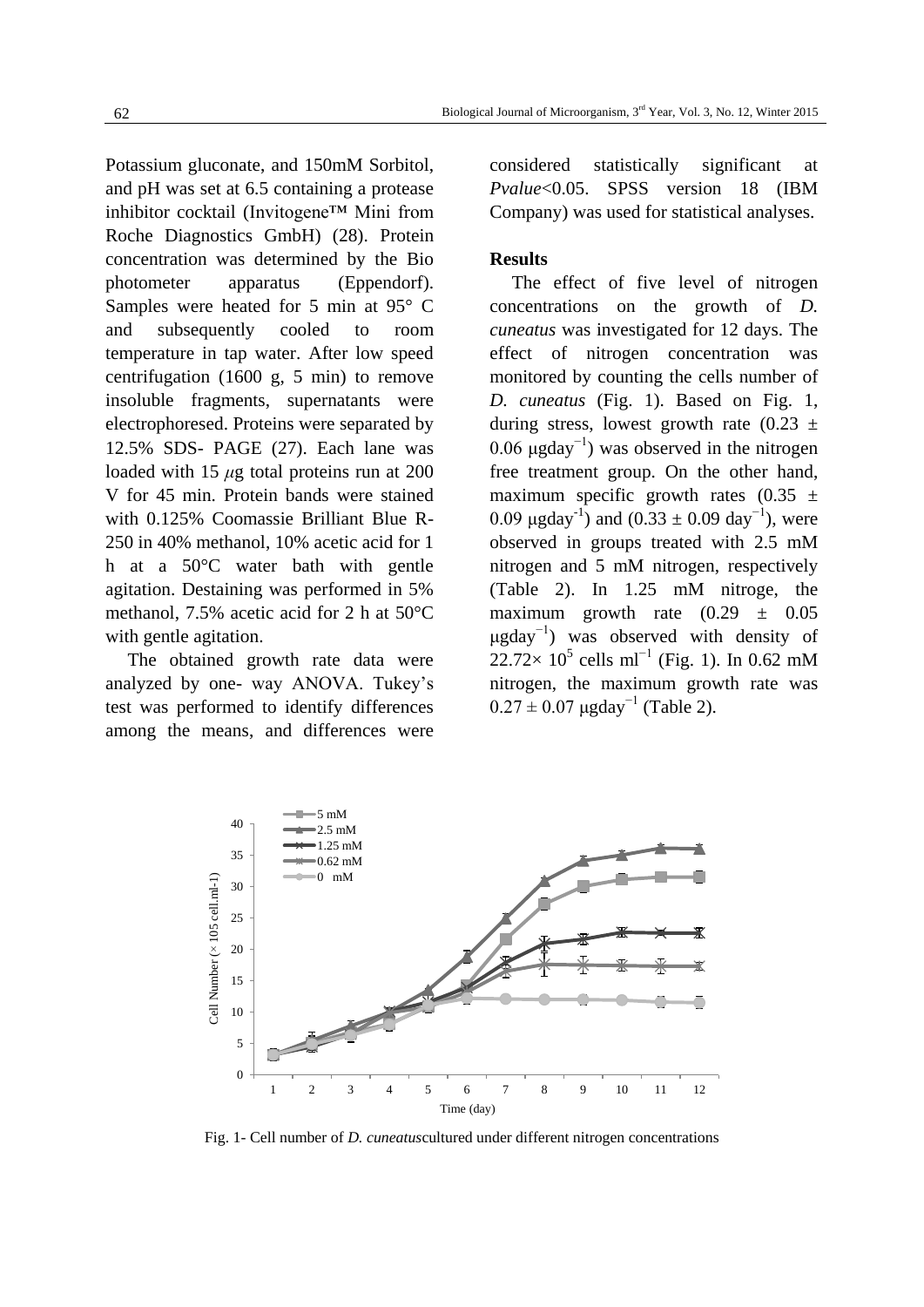| N concentration | Maximum density                 | Growth rate,                                | Doubling time $(d^{-1})$ |
|-----------------|---------------------------------|---------------------------------------------|--------------------------|
| (mM nitrogen)   | $(*10^5 \text{ cells.ml}^{-1})$ | $\mu$ gday <sup>-1</sup> (d <sup>-1</sup> ) |                          |
|                 | $31.51 \pm 0.68$ <sup>a</sup>   | $0.33 \pm 0.09^a$                           | 2.14                     |
| 2.5             | $36.00 \pm 1.01^b$              | $0.35 \pm 0.09^{\rm a}$                     | 1.98                     |
| 1.25            | $22.72 + 0.87^{\circ}$          | $0.29 \pm 0.05^{\rm b}$                     | 2.39                     |
| 0.62            | $17.50 \pm 0.86^{\rm d}$        | $0.27 \pm 0.07^b$                           | 2.56                     |
| $\theta$        | $12.11 \pm 0.47^{\circ}$        | $0.23 \pm 0.06$ °                           | 3.01                     |
|                 |                                 |                                             |                          |

Table 2- Cell number of *D. cuneatus*cultured under different nitrogen concentrations

Values sharing the same letter in each row are not significantly different, ANOVA; *P value*>0.05

Table 3- Chlorophyll α, b and protein contents of *D. cuneatus* cultured under different nitrogen concentrations

| Concentration mM<br>ntrogen | chl $\alpha$ mg. <sup>1-1</sup> | chl b mg. $l^{-1}$           | Protein $(\%)$                |
|-----------------------------|---------------------------------|------------------------------|-------------------------------|
|                             | $8.01 \pm 1.04$ <sup>a</sup>    | $6.23 \pm 0.43^{\circ}$      | $36.81 \pm 1.53$ <sup>a</sup> |
| 25                          | $7.11 \pm 1.44$ <sup>ab</sup>   | $5.11 \pm 0.42^{\mathrm{b}}$ | $22.13 \pm 2.11^{\circ}$      |
| 1.25                        | $6.41 \pm 0.78$ <sup>ab</sup>   | $4.51 \pm 0.86^{\circ}$      | $18.08 \pm 3.14$ <sup>c</sup> |
| 0.62                        | $4.62 \pm 0.55$ <sup>c</sup>    | $2.1 \pm 0.57$ °             | $19.23 \pm 1.71$ <sup>c</sup> |
|                             | $2.1 \pm 0.89$ <sup>d</sup>     | $1.3 \pm 0.92$ <sup>c</sup>  | $11.14 \pm 2.53$ <sup>d</sup> |

Values sharing the same letter in each row are not significantly different, ANOVA; *P value*<0.05

High pigment values probably attributed to the high cell density. Content of chlorophyll  $\alpha$  and b significantly varied (*Pvalue*<0.05) under various nitrogen concentrations. The maximum (8.01 mg.ml<sup> $-1$ </sup>) and the minimum (2.1 mg.ml<sup> $-1$ </sup>) chlorophyll a content were measured at 5 mM nitrogen and nitrogen free respectively (Table 3). The chlorophyll b content of the cells also was affected by different nitrogen concentrations. The maximum chlorophyll b  $(6.23 \text{ mg.} \text{J}^{-1})$  was measured at 5 mM nitrogen, while the minimum  $(1.3 \text{ mg.} \text{m}^1)$ was observed at nitrogen free treatment (Table 3). Different nitrogen concentrations positively affected protein content (Table 3). The maximum protein concentration was 36.81% at 5 mM nitrogen, and the minimum was 11.14% at nitrogen free.

*D. cuneatus* showed significant differences in total protein content at various level of nitrogen concentration (Fig. 2). A major protein of approximately 68 kDa was observed in stress conditions. In addition, several proteins with molecular weight of approximately 36, 48 and 60 kDa were observed in 5 and 2.5 mM of nitrogen concentration treatments (Fig. 2).



Fig. 2*-* SDS- PAGE gel electrophoresis of *D.cuneatus* cultured under different nitrogen concentrations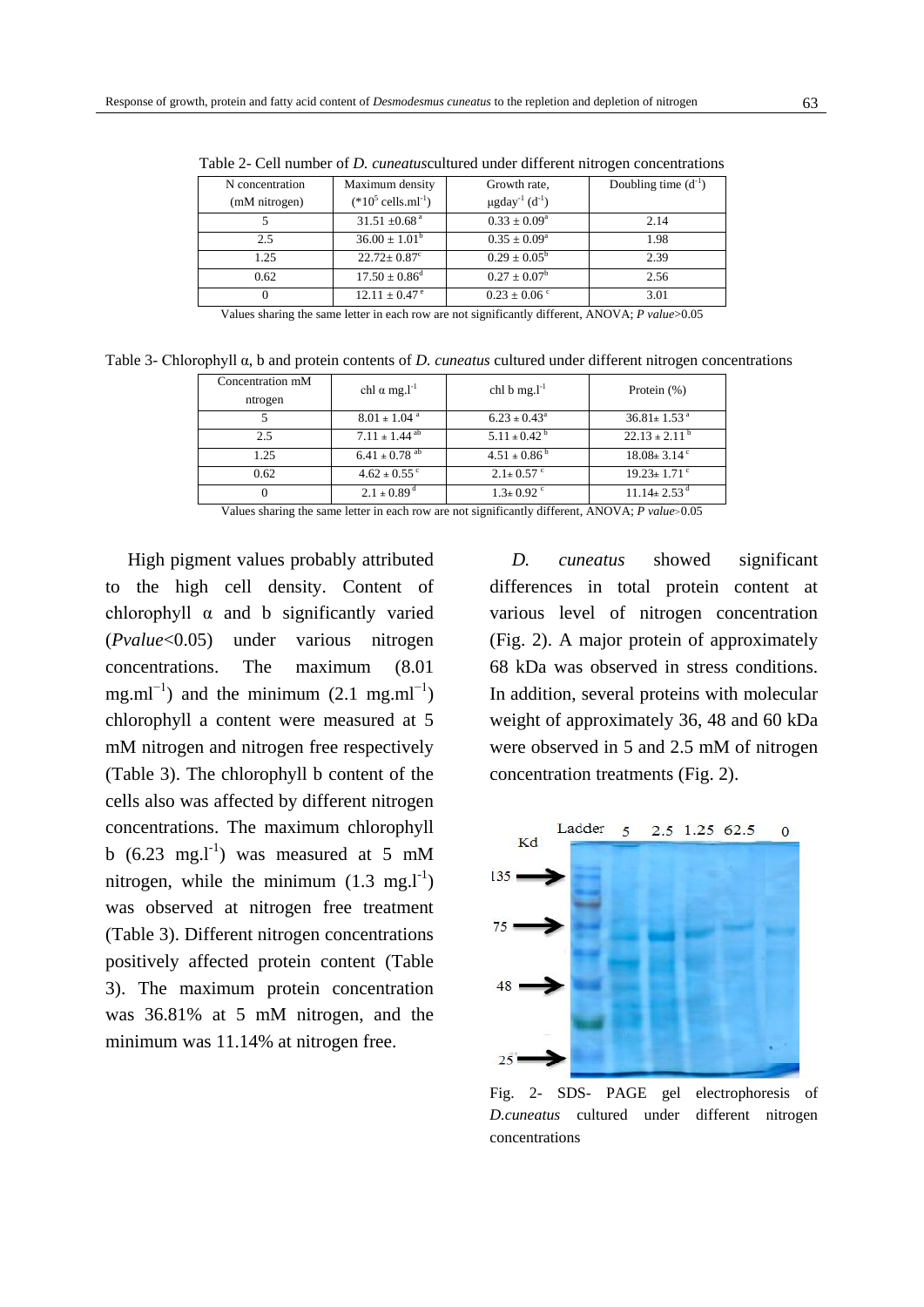The fatty acid composition of *D.cuneatus* was measured in stationary phase of the cultured cells at different nitrogen concentration levels (Table 4). The most abundant saturated fatty acid was 16:0 (palmitic acid), which constituted 26.01% of the total fatty acids at the nitrogen free treatment. Among the PUFAs, 18:3 (n–3) was the major fatty acid (by 13.51%) of the total fatty acids. The total percentage of PUFA (Polyunsuturated fatty acids) decreased at low nitrogen concentration, so the minimum percentage of PUFA (17.01%) was observed at the nitrogen free

treatment group. In contrast, the highest percentage of the PUFA (25.31%) was recorded at the maximum nitrogen concentration (5 mM nitrogen). As for SFA (Saturated fatty acids) and MUFA (Monounsaturated fatty acids), highernitrogen concentration was associated with low percentage of these groups of fatty acids. The maximum percentages of MUFA (22.10 and 23.00%) and SFA (29.89 and 31.54%) were observed at 0.62 mM nitrogen and nitrogen free respectively.

Table 4- Fatty acids (mean ± SD %) (Expressed on the *percentage* of total fatty acids) of *D. cuneatus*cultured under different nitrogen concentrations

| Fatty acid  | $5 \text{ mM}$<br>nitrogen   | 2.5 mM nitrogen               | 1.25 mM nitrogen              | 0.62 mM nitrogen        | free<br>nitrogen              |
|-------------|------------------------------|-------------------------------|-------------------------------|-------------------------|-------------------------------|
| C14:00      | $0.64 \pm 0.08^b$            | $0.32 \pm 0.09^b$             | $1.43 \pm 0.06^a$             | $0.48 \pm 0.02^b$       | $0.26 \pm 0.01^b$             |
| C16:0       | $21.99\pm0.20^{\circ}$       | $22.81 \pm 0.33$ <sup>c</sup> | $24.64 \pm 0.90^b$            | $25.72 \pm 0.22^{ab}$   | $26.01 \pm 7.42^a$            |
| C18:0       | $0.61 \pm 0.41$ °            | $1.16 \pm 0.16^a$             | $0.51 \pm 0.06^d$             | $1.01 \pm 0.13^b$       | $0.98 \pm 0.09^b$             |
| C20:0       | $0.56 \pm 1.84^c$            | $0.92 \pm 0.07^b$             | $0.24 \pm .04^d$              | $0.91 \pm 0.01^b$       | $1.15 \pm 0.37^{\circ}$       |
| C22:0       | $1.51 \pm 2.15^a$            | $1.64 \pm 0.13^a$             | $1.8 \pm 0.02^a$              | $1.53 \pm 0.06^a$       | $2.1 \pm 0.19^a$              |
| C24:0       | $0.64 \pm 1.14^b$            | $0.17 \pm 0.01^{\circ}$       | $0.22 \pm 0.22^{\circ}$       | $0.24 \pm 0.24^c$       | $1.04 \pm 0.04^a$             |
| <b>SAF</b>  | $25.95 \pm 0.76^c$           | $27.02 \pm 1.06^{\circ}$      | $28.84 \pm 0.97^b$            | $29.89 \pm 1.22^b$      | $31.54 \pm 0.66^a$            |
| C14:1n5     | $2.10 \pm 0.71^{ab}$         | $2.71 \pm 0.06^a$             | $2.83 \pm 0.01^a$             | $1.07 \pm 0.05^c$       | $1.40 \pm 0.10^{bc}$          |
| C16:1n7     | $0.37 \pm 0.33^b$            | $0.51 \pm 0.01^b$             | $1.15 \pm 0.03^a$             | $0.36 \pm 0.03^b$       | $0.12 \pm 0.01^b$             |
| C18:1n9     | $6.76 \pm 0.58$ <sup>c</sup> | $7.90 \pm 2.42^b$             | $8.34 \pm 0.40^b$             | $10.35 \pm 1.02^a$      | $10.64 \pm 0.02$ <sup>a</sup> |
| C18:1n7     | $10.12 \pm 0.79^{\rm a}$     | $9.75 \pm 1.10^a$             | $7.45 \pm 0.11^b$             | $9.35\pm0.11^{\rm a}$   | $10.39 \pm 0.79^{\text{a}}$   |
| C20:1n9     | $0.15 \pm .09$ <sup>d</sup>  | $0.43 \pm 0.03^{\circ}$       | $0.79 \pm 0.04^a$             | $0.64 \pm 0.01^b$       | $0.15 \pm 0.15^d$             |
| C22:1n9     |                              |                               |                               |                         |                               |
| C24:1n      | $0.24 \pm 0.09^{\circ}$      | $0.1 \pm 0.03^d$              | $0.51\pm0.02^{\rm a}$         | $0.33 \pm 0.02^b$       | $0.3 \pm 0.04^{bc}$           |
| <b>MUFA</b> | $19.74 \pm 0.66^{\circ}$     | 21. $4 \pm 0.46^b$            | $21.07 \pm 0.33^b$            | $22.10 \pm 0.82^{ab}$   | $23.00 \pm 1.1^a$             |
| C18:2n6     | $10.7 \pm 1.13^a$            | $7.81 \pm 0.26^b$             | $7.50 \pm 0.82^b$             | $6.61 \pm 0.23^b$       | $4.79 \pm 0.26^{\circ}$       |
| C18:3n3     | $10.45 \pm 0.74^b$           | $13.51 \pm 0.02^a$            | $12.92\pm0.23^{\rm a}$        | $10.52 \pm 0.03^b$      | $8.52 \pm 0.46^c$             |
| C20:2n6     |                              | $\overline{a}$                |                               |                         |                               |
| C20:4n6     |                              | $\overline{a}$                |                               |                         |                               |
| C20:3n3     | $3.01\pm2.10^{\rm a}$        | $1.29 \pm 0.04^{bc}$          | $0.28 \pm 0.02^c$             | $1.29 \pm 0.14^{bc}$    | $2.32 \pm 10^{ab}$            |
| C20:5n3     | $0.83 \pm 0.08^{ab}$         | $0.04 \pm 0.02^b$             | $0.21 \pm 0.07^b$             | $0.34 \pm 0.03^b$       | $1.22 \pm 0.19^a$             |
| C22:6n3     | $0.32 \pm 0.32^a$            | $0.07 \pm 0.07^{\text{a}}$    | $0.09 \pm 0.02^{\text{a}}$    | $0.34 \pm 0.01^a$       | $0.16 \pm 0.16^a$             |
| <b>PUFA</b> | $25.31 \pm 0.29^{\text{a}}$  | $22.72 \pm 0.96^b$            | $21.00 \pm 0.53$ <sup>c</sup> | $19.1 \pm 0.76^{\circ}$ | $17.01 \pm 1.12^e$            |

Values sharing the same letter in each row are not significantly different, ANOVA; *P value*>0.05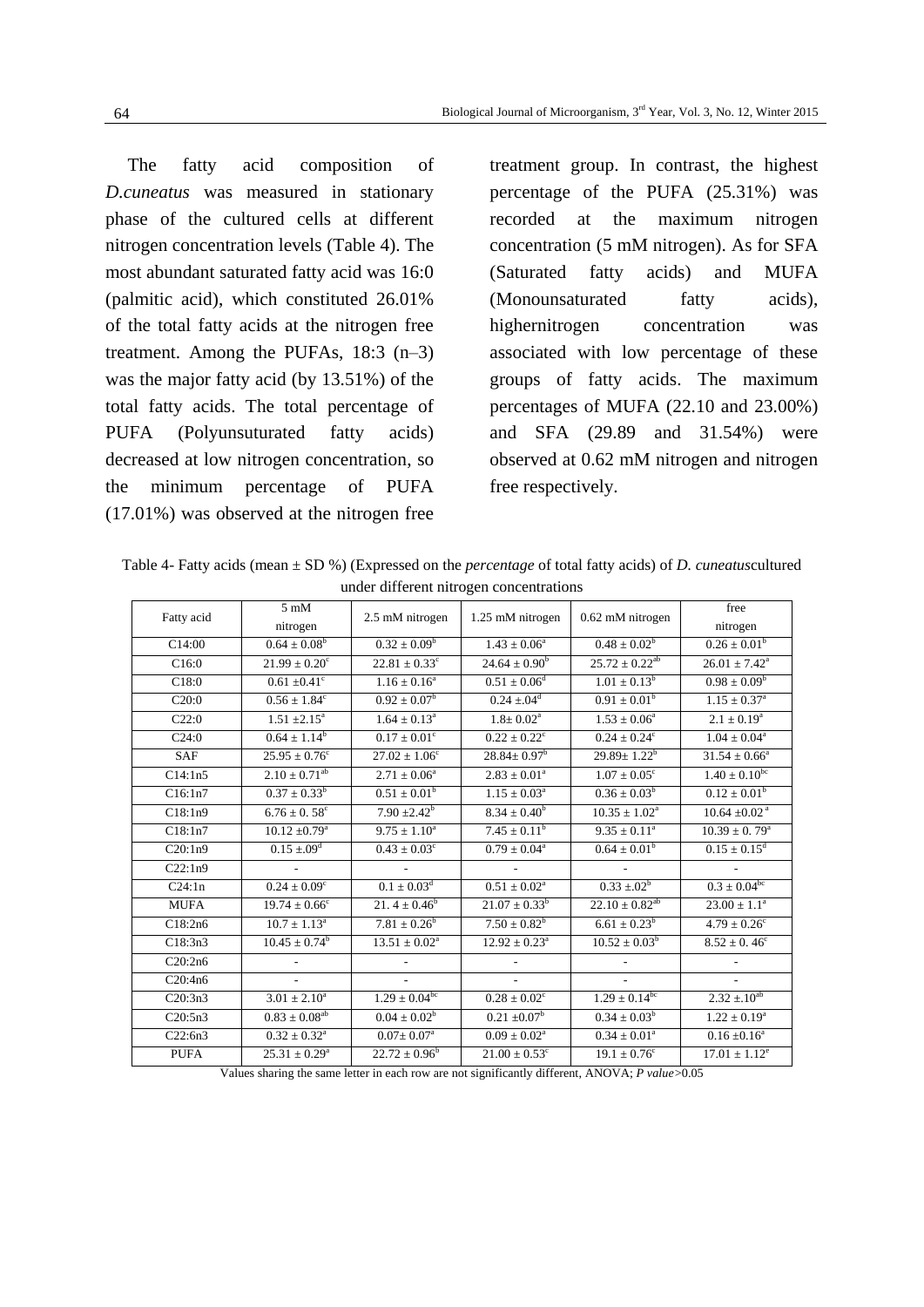Total biomass, quantity and quality of biochemical composition particular fatty acid profile, protein and pigment content, play an important role in commercial scale production of microalgae. Changes in nitrogen concentration have been led to significant differences in pigment and growth rate (29 and 30). The present study has also proved significant differences in the growth rate of *D. cuneatus* cultured under various levels of nitrogen concentrations. The biomass concentration was increased as nitrate source increased in the medium (5 and 2.5 mM nitrogen), in (Fig. 2). This result is the same as the results of Banerjee who found the growth rate in *D. cuneatus* declined under limited nitrogen sources (31). Similarly, some previous studies showed decreasing trend in growth rate for many microalgae culture under low concentration of nitrogen (15 and 32). Yeesang and Cheirsilp reported loss of biomass when green alga *Botrycoccus sp.* was exposed to deficient nitrogen (33). Li *et al.* noticed that the growth rate in *Pavlova viridis* decreased in the nitrogen- free medium while it increased in nitrate- rich media (34). Decrease in algal biomass concentration in low nitrate concentration was also observed by Hu and Gao in *Nannochloropsis* sp. (35). Studies also indicated that in nitrogen free medium, cells start to metabolize pigments to release nitrogen (34).

We found that the chlorophyll  $\alpha$  and b content was increased at high nitrogen concentration (5 and 2.5 mM nitrogen). On the contrary, the chlorophyll  $\alpha$  and b value was decreased in algae cultivated at low nitrogen concentration (0.62 mM nitrogen and free N). This result is similar to the findings of Ördög *et al.* who noted that high nitrogen concentration (70 and 700 mg.  $L^{-1}N$ ) led to increase in the chlorophyll  $\alpha$  and chlorophyll b contents (36). In contrast, carotenoid concentrations gradually declined. Similarly in *Neochloris oleoabundus,* there was a decrease in chlorophyll  $\alpha$  within 2 days and day 4 in low- nitrogen and intermediate nitrogen treatments, respectively. However there was no decrease in higher nitrogen treatment (14). The changes in pigments content are considered to be an adaptation mechanism to various nitrogen concentrations, so in the higher nitrogen concentration, chlorophyll is utilized for faster growth rates and in depleted nitrogen concentration, chlorophyll was degraded to support cell growth and biomass production (14 and 36). The total protein showed a strong positive relationship with nitrogen concentration. The total protein production increased within high nitrogen concentration and minimum percentage of protein content was observed at lower nitrogen concentration (Table 3).

li *et al.* noted that increase in nitrogen concentration caused increase in protein biosynthesis and low nitrogen concentration led to protein decline in *Pavolva viridis* (34).Various species of microalgae shows different responses to the nitrogen stress. For example, *Chlorella vulgaris* and *C. minutissima* have shown large decrease in protein content in response to nitrogen stress (36 and 37). Whereas, Dean *et al.* concluded that the protein content in *Chlamydomonas reinhardtii* and *Scenedesmus subspicatus* showed a minimal change in response to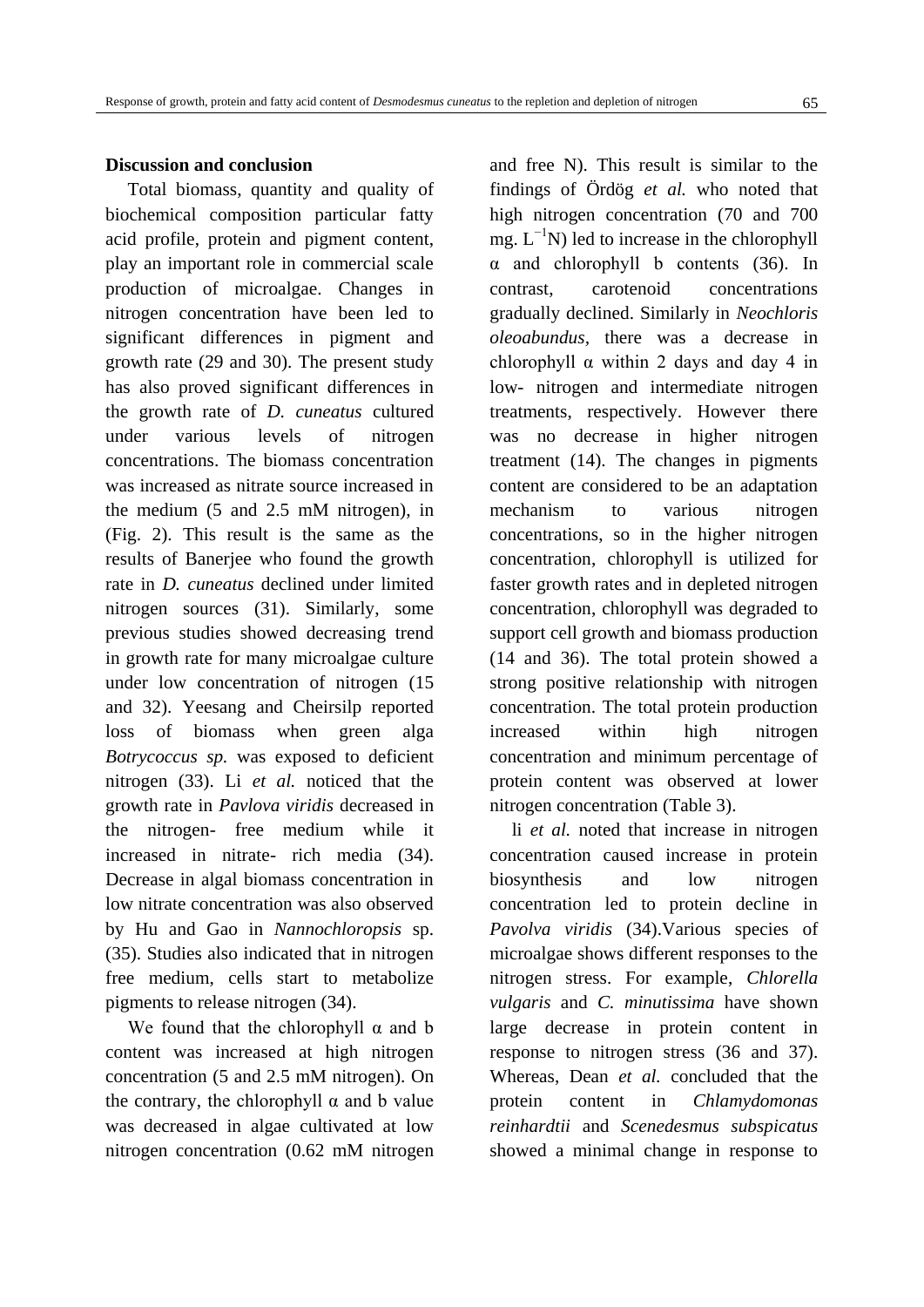nitrogen limitation (38). Also under nitrogen limitation, carbon reallocation resulted in a decrease in cellular protein such as Rubisco and an increase in lipids (16, 39 and 40). Several groups of proteins with different molecular weigth were accumulated under nitrogen stress condition. The most abundant protein in our study was a 68 kDa protein; while in *Haematococcus pluvialis* growing under low and high nitrogen concentration, proteins with molecular weigth of 38kDa-63kDa were accumulatedin the cultured cells. Conversely, in nitrogen starvation condition, proteins with molecular weigth of approximately 28kDa were accumulated in *Chlamydomonas reinhardtii* (41).

Changes in fatty acid composition in microlagae have been previously reported in response to changes in nitrogen concentration (4, 17, 30, 34 and 42). We detected 17 fatty acids in *D. cuneatus* and observed that cellular content of fatty acids ranged from 0.07 to 26.01% in different treatments. In the present study, as nitrogen concentration increased, the ratio of the total saturated and monounsaturated fatty acids decreased, and in turn the polyunsaturated fatty acids increased. Maximum PUFA contents were found at high nitrate concentration (5 mM nitrogen). This result is similar to the findings of Chu et al*.* (42). Similar to Li et al*.* who reported the increasing level of saturated and monounsaturated fatty acids in nitrogen depletion condition of *Pavolva viridis*culture (34). In *Nannochloropsis* sp*.,*  the response to nitrogen starvation was a decrease in polyunsaturated fatty acids and an increase in the saturated FA (15). Other studies have found that nitrogen limitation alters the lipid profile towards higher saturation (increase in C18:1, and decrease in C18:2 and C18:3) and further reduction in fatty acids chain (13 and 16). The effect of nitrogen on the cellular fatty acid composition seems to be quite complex and appears to be different according to species. For example, Hu and Gao showed that both low and high nitrate conditions resulted in higher amount of EPA on a dry- mass basis (35), whereas *Parietochloris incisa* revealed increase in arachidonic acid at lower nitrogen level (9). li et al*.* reported the highest EPA content in total fatty acids at the maximum nitrate (6.2 mM) (34). Thompson noted that under nitrogen deficiency, many microalgal species accumulate lipids mostly TAG (triacylglycerols) which generally contain saturated and monounsaturated fatty acids (43).

The results showed that control of nutrients plays an important role in microalgae culture. Any increase or decrease, depending on the type of nutrient, causes metabolic changes as well as changes in physiology and the nutritional value of microalgae. The nitrogen concentration of 2.5 mM nitrogen may be more beneficial than other concentrations, as cell number is sustained in exponential phase longer.

#### **Acknowledgment**

The authors are grateful to the manager and staff of *Artemia* and aquatic research institute (West Azarbijan Province) who kindly cooperated with us throughout the study, and Urmia University for the financial support.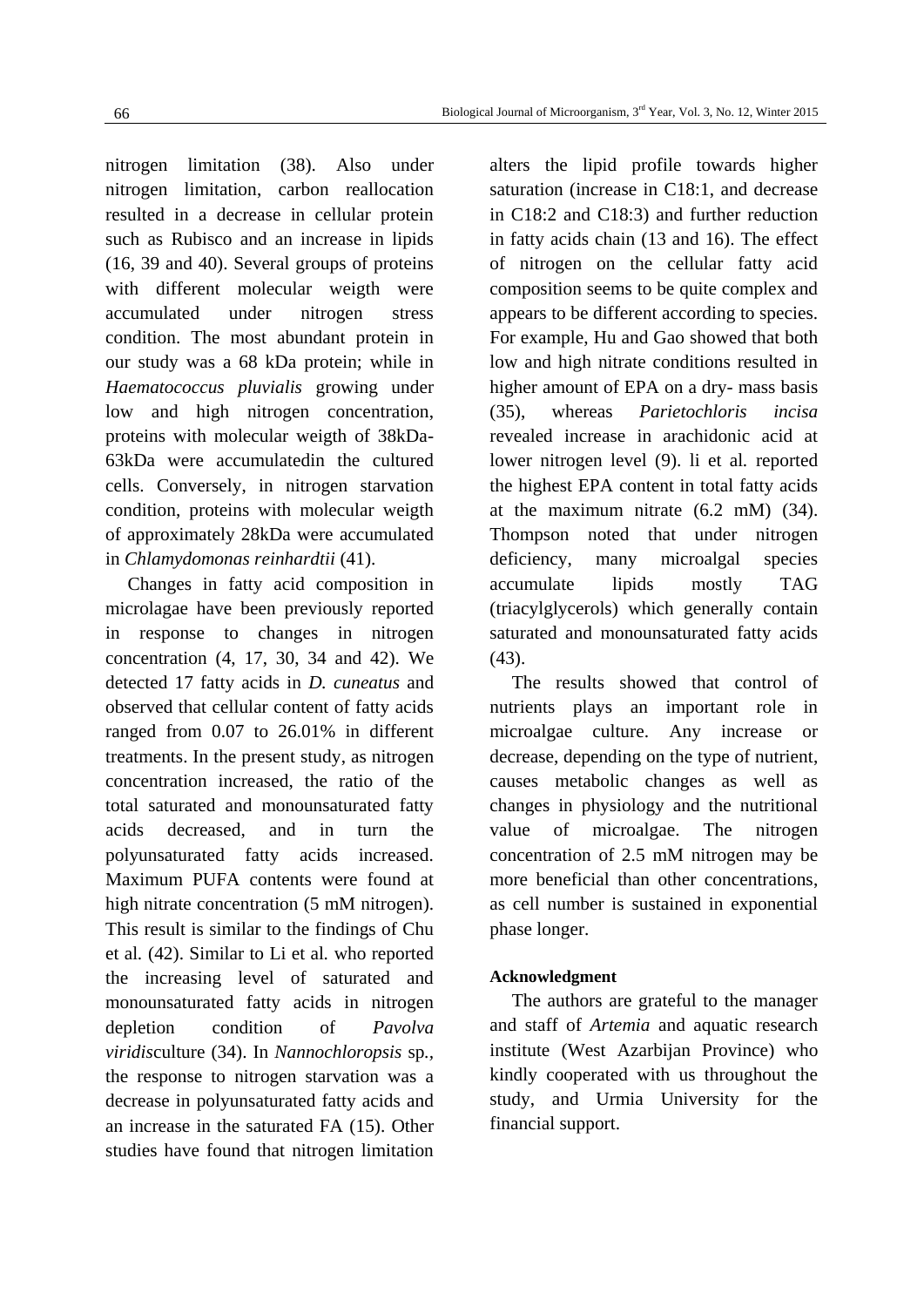#### **References**

- (1) Borowitzka MA. Microalgae for aquaculture: opportunities and constraints. *Journal of Applied Phycology* 1997; 9 (5): 393- 401.
- (2) Durmaz Y, Monteiro M, Bandarra N, Gökpinar S, Işik O. The effect of low temperature on fatty acid and tocopherols of the red microalgae, *Porphyridium cruentum. Journal of Applied Phycology* 2005; 19 (3): 223- 7.
- (3) Chisti Y. Microalgae as sustainable cell factories. *Journal of Environmental Engineering and Management* 2006; 5 (2): 261- 74.
- (4) Pal D, Khozin- Goldberg I, Cohen Z, Boussiba S. The effect of light, salinity, and nitrogen availability on lipid production by *Nannochloropsis sp. Journal of Applied Microbiology and Biotechnology* 2011; 90 (4):1429- 41.
- (5) Lee YK, Tan HM, Low CS. Effect of salinity of medium on cellular fatty acid composition of marine alga *Porphyridium cruentum* (Rhodophyceae). *Journal of Applied Phycol*o*gy* 1989; 1 (1): 19- 23.
- (6) Raghavan G, Haridevi CK, Gopinathan, C.P. Growth and proximate composition of the *Chaetoceros Calcitrans f. pumilus* under different tempreture, salinity and carbon dioxide levels. *Journal of Aquaculture Reaserch* 2008; 39 (10): 1053- 8.
- (7) Lacour T, Sciandra A, Talec A, Mayzaud P. Neutral lipid and carbohydrate productivities as a response to nitrogen status in isochrysis sp. (Tiso; Haptophyceae): starvation versus limitation. *Journal of Phycology* 2012; 48 (3): 647- 56.
- (8) HodifaG, MartınezE, Sanchez S. Influence of temperature on growth of *Scenedesmus obliquus* in diluted olive mill wastewater as culture medium. *Journal of Life Science Engineering*  2010; 10 (3): 257- 64.
- (9) Solovchenko AE, Khozin- Goldberg I, Didicohen S, Cohen Z, Merzlyak MN. Effects of light intensity and nitrogen starvation on growth, total fatty acids and arachidonic acid in the green microalga *Parietochloris incisa*. *Journal of Applied Phycology* 2008; 20 (3): 245- 51.
- (10) Melinda J, Robert P, Hille V, Susan TL, Harrison. Lipid productivity, settling potential and fatty acid profile of 11 microalgal species grown under nitrogen replete and limited conditions. *Journal of Applied Phycology* 2012; 24 (5): 989- 1001.
- (11) Sudha KSS, Shalma SM, Nanaveena BE, Prakash, S. Effect of nitrogen concentration on growth and lipid content of *chlorella marina* and *dunellialla salina* for biodiesel production. *International Journal of Integrative sciences*, *Innovation and Technology 2*013; 2 (1): 28- 32.
- (12) Lynn SG, Kilham SS, Kreeger DA, Interlandi SJ. Effect of nutrient availability on the biochemical and elemental stoichiometery in the freshwater diatome *steohanodiscus minutulus* (Bacillariophyceae). *Journal of Applied Phycology 2*000; 36 (3): 510- 22.
- (13) Rismani- Yazdi H, Haznedaroglu1 BZ, Hsin C, Peccia J. Transcriptomic analysis of the oleaginous microalga *Neochloris oleoabundans* reveals metabolic insights into triacylglyceride accumulation. *[Biotechnology for Biofuels](http://www.ncbi.nlm.nih.gov/pubmed/23006831) 2*012; 5 (1) doi:10.1186/1754- 6834- 5- 74.
- (14) Li Y, Horsman M, Wang B, Nan W, Lan CQ. Effect of nitroge source on cell growth and lipid of green alga accumulation *Neochloris oleoabundans*. *Journal of Applied Microbiology and Biotechnology 2*008; 81 (4): 629- 36.
- (15) Recht L, Zarka A, Boussiba S. Patterns of carbohydrate and fatty acid changes under nitrogen starvation in the microalgae *Haematococcus pluvialis* and *Nannochloropsis sp. Journal of Applied Microbiology and Biotechnology 2*012; 81 (4): 629- 36.
- (16) Halsey KH, Milligan AJ, Behrenfeld MJ. Physiological optimization underlies growth rate- independent chlorophyll specific gross and net primary production*. Journal of Photosyn thesis Research 2*010; 103 (2): 125- 37.
- (17) Nigam S, Rai M P, Sharma R. Effect of Nitrogen on Growth and Lipid Content of *Chlorella pyrenoidosa*. *Journal of Biochemical Biotechnology 2*011; 7 (3): 126- 31.
- (18) Hegewald E. Taxonomy and phylogeny of Scenedesmaceae. *Journal of Applied Phycology* 1997; 12 (3): 235- 46.
- (19) Kobayashi MK, Kakizono T, Nagai S. Astaxanthin production by a microalgae *Haematcoccus pluialis,* accompanied with morphological changes in acetate media. *Journal of Fermentation and Bioengineering* 1991; 71: 335- 9.
- (20) Guillard RD. In: Stein, editor. *Handbook of phycological methods*. London: Cambridge University Press; 1973.
- (21) Omori M, Ikeda T. *Methods in marine zooplankton ecology*. New York: John Wiley and Sonsininc; 1984.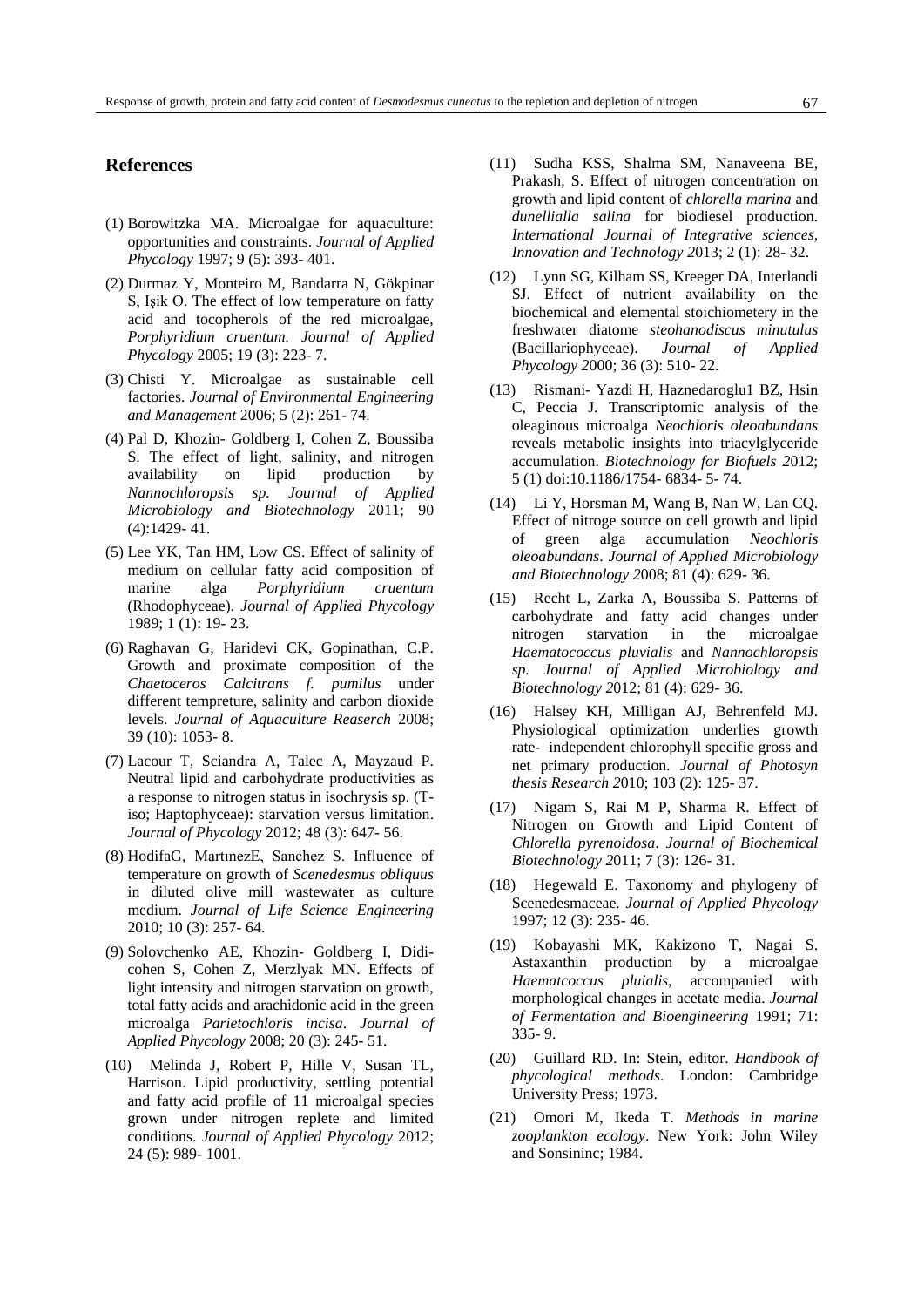- (22) Ritchiel RJ. Universal chlorophyll equations for estimating chlorophylls a, b, c*,* dand total chlorophylls in natural assemblages of photosynthetic organismsusing acetone, methanol, or ethanol solvents. *Photosynthetica* 2008; 46 (1): 115- 26.
- (23) Meijer E, Wijffels RH, Development of a fast, reproducible and effective method for the extraction andquantification of proteins of microalgae. *Biotechnology Techniques* 1998; 12 (5): 353- 8.
- (24) Bradford, A. Rapid and sensitive method for the quantitaton of microgram quantities of proteinutilizing the principle of protein- dye binding. *Analytical Biochemistry* 1976; 722 (4): 248- 54.
- (25) Cohen ZN, Norman HA, Heimer YM. Potential use of substituted pyridazinones for selecting polyunsaturated fatty acid overproducing cell lines of algae. *The international journal of plant biochemistry* 1993; 32 (20): 259- 64.
- (26) Ackman RG. Gas- liquid chromatography of fatty acids and esters. *Journal of Methods in Enzymology 1*969; 14 (2): 329- 81.
- (27) Laemmli. U.K. Cleavage of structural proteins during the assembly of the head of the bacteriophage T4. *Nature* 1970; 227 (2): 680- 5.
- (28) Clegg JS. Unusual response *of Artemia frasiscana* embryos to prolonged anoxia. *Journal of Experimental Zoology* 1994; 270 (3): 332 - 4*.*
- (29) Caperon J. Time lag in population growth response of *Isochrysis galbana* to a variable nitrate environment. *Journal of Ecology* 1969; 50 (1): 188- 192.
- (30) Choi GG, Kim BH, Ahan CY, Oh HM. Effect of nitrogen limitation on oleic acid biosynthesis *Botryococcus braunii*. *Journal of Applied Phycology* 2011; 23 (6): 1031- 7.
- (31) Banerjee A, Sharma R, Chisti Y, Benerjee UC. A renewable source of hydrocarbons and other chemicals. *Critical Reviews in Biotechnology* 2002; 22 (3): 245- 79.
- (32) Zhila NO, Kalacheva GS, Volova TG. Influence of nitrogen deficiency on biochemical composi- tion of the green alga *Botryococcus*. *Journal of Applied Phycology* 2005; 17 (4): 309- 15.
- (33) Yeesang C, Cheirsilp B. Effect of nitrogen, salt and iron content in the growth medium andlight in- tensity on lipid production by microalgae isolated from freshwater in Thailand.

*Bioresource Technology* 2011; 102 (3): 3034- 40.

- (34) Li M, GongR, Rao X, Liu Z, Wang X. Effects of nitrate concentration on growth and fatty acid composition of the marine microalgae *Pavolva viridis* (Prymnesiophyceae). *Journal of Annals Microbiology* 2005; 55 (1): 51- 5.
- (35) Hu H, Gao K. Response of growth and fatty acid compositions of *Nannochloropsis sp.* to environmental factors under elevated  $CO<sub>2</sub>$ concentration. *Biotechnology Letters* 2006; 28 (13): 987- 92.
- (36) Ördög V, Wendy A, Bálint P, Staden JV, Lovász C. Changes in lipid, protein andpigment concentrations in nitrogen- stressed *Chlorella minutissima* cultures. *Applied Phycology* 2012; 24 (4): 907- 14.
- (37) Illman AS, Scragg AH, Shales SW. Increase in *Chlorella* strains calorifc values when grown in low nitrogen medium. *Enzyme Microbiology Technology* 2000; 27 (8): 631- 5.
- (38) Dean AP, Sigee DC, Estrada B, Pittman JK. Using FTIR spectroscopy for rapid determination of lipid accumulation in response to nitrogen limitation in freshwater microalgae. *Bioresource Technology* 2010; 101 (12): 4499- 507.
- (39) Giordano M, Kansiz M, Heraud P, Beardall J, Wood B, Naughton D. Fourier transform infrared spectroscopy as a novel tool to investigate changes in intracellular macromolecular pools in the marine microalga *Chaetoceros muellerii* (Bacillariophyceae). *Journal of Phycology* 2001; 37 (2): 271- 9.
- (40) Courchesne NMD, Parisien A, Wang B, Lan CQ**.** Enhancement of lipid production biochemical, genetic and transcription factor engineering approaches. *Journal of Biotechnology* 2009; 141: 31- 41*.*
- (41) James G O, Hocart CH, Hillier W, Chen H, Kordbacheh F, Price GD, et al. Fatty acid profiling of *Chlamydomonas reinhardtii* under nitrogen deprivation nitrogen medium. *Bioresource Technology* 2011; 102 (3): 3433- 51.
- (42) Chu WL, Phang SM, Goh SH. Environmental effects on growth and biochemical composition of *Nitzschia inconspicua* Grunow. *Journal of Applied Phycology* 1997; 8 (4- 5): 389- 96.
- (43) Thompson GAJ. Lipids and membrane function in green algae. *Biochimca et Biop hysia Acta 1*996; 1302 (1): 17- 45.